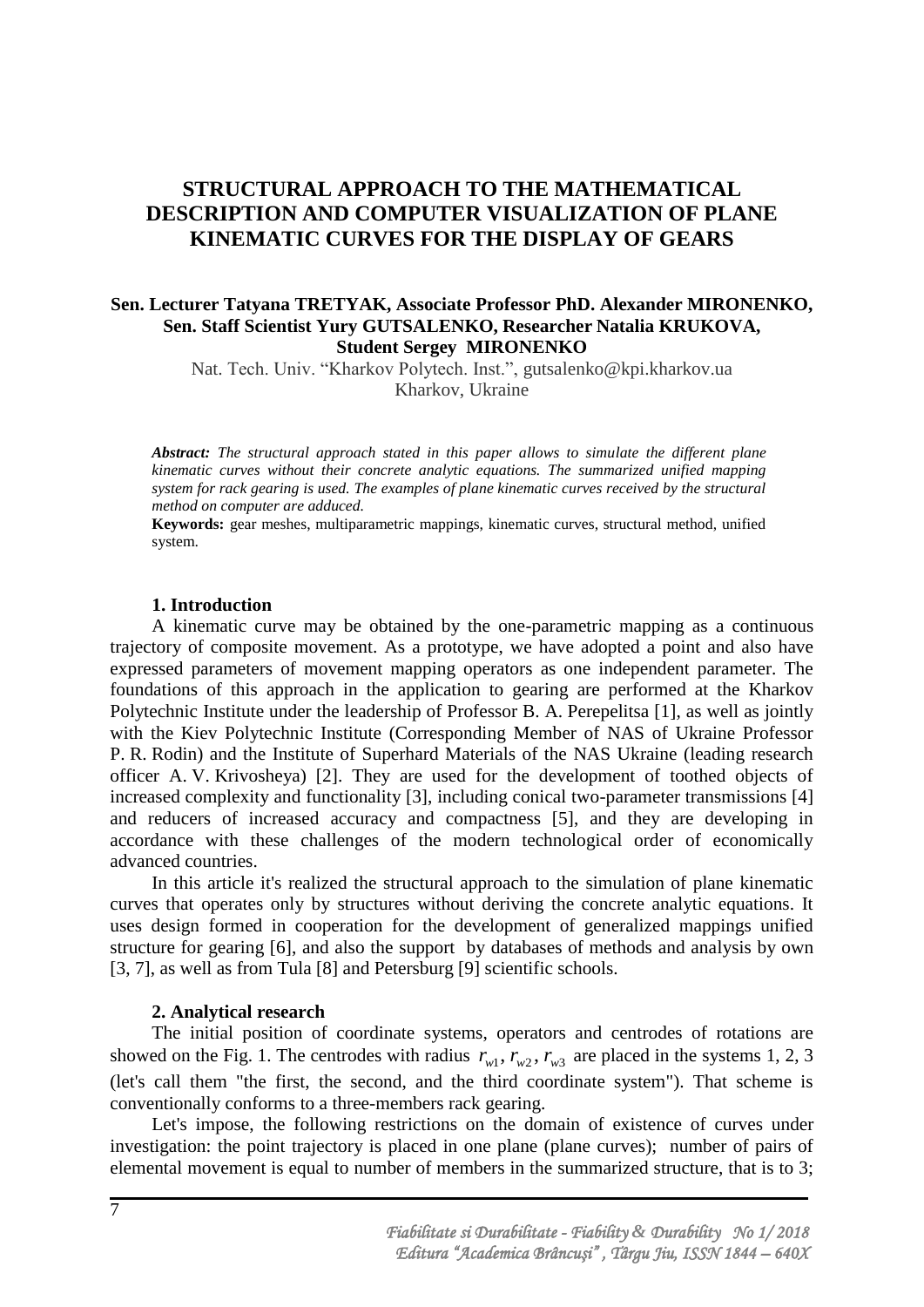elemental movements are even; the initial point is on the first centrode.

In this task the point A (prototype) experience the following one-parametric changes (see Fig. 1):

1) rotation  $\overline{\varphi}_1$  in the system 1 about the axis  $z_1$  (angle of rotation  $\varphi_1$  and angular velocity  $\omega_1$ ); parallel translation  $l_1$  along the axis  $y_1$  (length of translation  $l_1$  and linear velocity  $v_1$ ); transition  $\bar{c}_{12}$  from the system 1 to the system 2 ( $c_{12}$  – centre-to-centre distance);

2) rotation  $\bar{\varphi}_2$  in the system 2 about the axis  $z_2$  (angle of rotation  $\varphi_2$  and angular velocity  $\omega_2$ ; parallel translation  $l_2$  along the axis  $y_2$  (length of translation  $l_2$  and linear velocity  $v_2$ ); transition  $\bar{c}_{23}$  from the system 2 to the system 3 ( $c_{23}$  – centre-to-centre distance);

3) rotation  $\overline{\varphi}_3$  in the system 3 about the axis  $z_3$  (angle of rotation  $\varphi_3$  and angular velocity



*Fig. 1. The scheme of a threemembers rack gearing*

structure, don't work:

 $\omega_3$ ); parallel translation  $l_3$  along the axis  $y_3$  (length of translation  $l_3$  and linear velocity  $v_2$ ).

The mapping operators  $\overline{\varphi}_1$ ,  $l_1$ ,  $\overline{\varphi}_2$ ,  $l_2$ ,  $\overline{\varphi}_3$ ,  $l_3$  act simultaneously, their affine parameters are functionally connected to the independent parameter *t*:

$$
\varphi_1 = \omega_1 t; \qquad l_1 = v_1 t; \n\varphi_2 = \omega_2 t; \qquad l_2 = v_2 t; \n\varphi_3 = \omega_3 t; \qquad l_3 = v_3 t; \n\dot{i}_{21} = \frac{\omega_2}{\omega_1}; \quad \dot{i}_{21} = \frac{\omega_2}{v_1}; \quad \dot{i}_{21} = \frac{v_2}{\omega_1}; \n\dot{i}_{32} = \frac{\omega_3}{\omega_2}; \quad \dot{i}_{32} = \frac{\omega_3}{v_2}; \quad \dot{i}_{32} = \frac{v_3}{\omega_2},
$$
\n(1)

where *i* - velocities ratio.

Consequently, this ratio is multi-parametric in relationship to affine operators and one-parametric to the independent parameter *t*.

In this mapping the operators  $\overline{\varphi}_1$ ,  $\overline{l}_1$ ,  $\overline{c}_{12}$ ,  $\overline{\varphi}_2$ ,  $\overline{l}_2$ ,  $\overline{c}_{23}$ ,  $\overline{\varphi}_3$ ,  $\overline{l}_3$  are active. The others operators, appearing in the summarized unified mapping

$$
\tau_{1} = 0; \qquad \tau_{1} = 1; \qquad \tau_{2} = 0; \qquad \tau_{2} = 1; \n\xi_{12} = 0; \qquad \overline{\xi}_{12} = 1; \qquad \xi_{23} = 0; \qquad \overline{\xi}_{23} = 1; \n\nu_{1 \text{ add}} = 0; \qquad \overline{\nu}_{1 \text{ add}} = 1; \qquad \nu_{2 \text{ add}} = 0; \qquad \overline{\nu}_{2 \text{ add}} = 1; \n\nu_{12} = 0; \qquad \overline{\nu}_{12} = 1; \qquad \nu_{23} = 0; \qquad \overline{\nu}_{23} = 1; \ng_{12} = 1; \qquad \overline{g}_{1} = 1; \qquad g_{2} = 1; \qquad \overline{g}_{2} = 1; \n\nu_{12} = 0; \qquad \overline{l}_{1} = 0; \qquad \overline{l}_{2} = 0; \qquad \overline{l}_{2} = 0; \n\varepsilon_{2} = 0; \qquad \overline{\varepsilon}_{2} = 1; \qquad \varepsilon_{3} = 0; \qquad \overline{\varepsilon}_{3} = 1; \qquad \varepsilon_{4} = 1; \n\end{aligned} \tag{2}
$$

*Fiabilitate si Durabilitate - Fiability & Durability No 1/ 2018 Editura "Academica Brâncuşi" , Târgu Jiu, ISSN 1844 – 640X*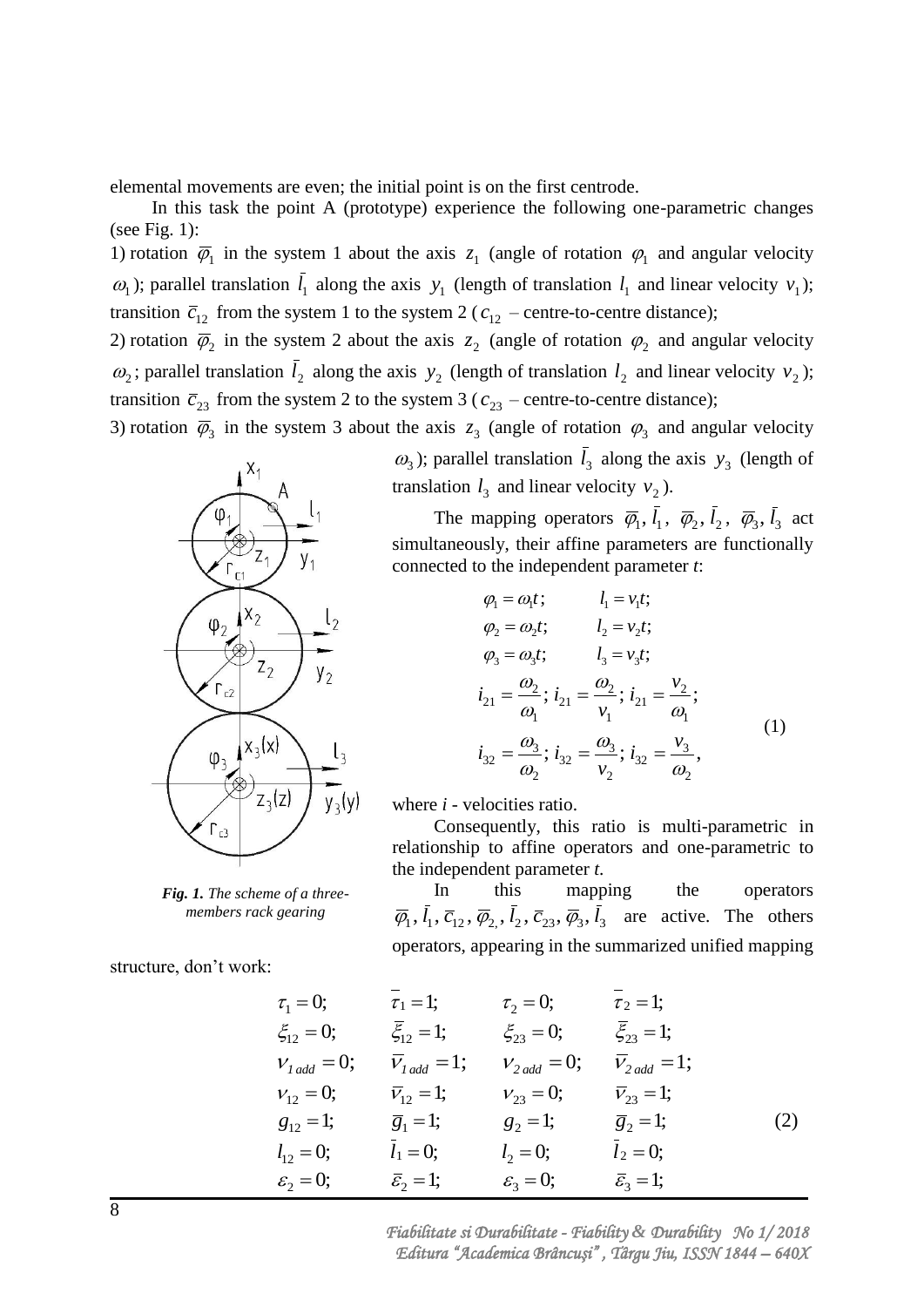$$
\tau_{1 \text{ add}} = 0;
$$
\n $\overline{\tau}_{1 \text{ add}} = 1;$ \n $\tau_{2 \text{ add}} = 0;$ \n $\overline{\tau}_{2 \text{ add}} = 1;$ \n  
\n $\tau_{3} = 0;$ \n $\overline{\tau}_{3} = 1.$ \n $\tau_{3} = 1.$ 

Substituting ones and zeros into the unified structure for the active operators (2), we can obtain a particular structure for concrete mapping:

$$
\overline{R} = \overline{\varphi}_3 \overline{\varphi}_2 \overline{\varphi}_1 \overline{R}_1 + \overline{\varphi}_3 \overline{\varphi}_2 (\overline{l}_1 + \overline{r}_{w1} + \overline{r}_{w2}) + \overline{\varphi}_3 (\overline{l}_2 + \overline{r}_{w2} + \overline{r}_{w3}) + \overline{l}_3. \tag{3}
$$

In the task

$$
\bar{r}_{w1} + \bar{r}_{w2} = \bar{c}_{12}; \ \ \bar{r}_{w2} + \bar{r}_{w3} = \bar{c}_{23}, \tag{4}
$$

where  $r_{w1} = r_{c1}$ ;  $r_{w2} = r_{c2}$ ;  $r_{w3} = r_{c3}$  – centrodes radius (see Fig. 1).

Substituting (3) into (4), we can obtain

$$
\overline{R} = \overline{\varphi}_3 \overline{\varphi}_2 \overline{\varphi}_1 \overline{R}_1 + \overline{\varphi}_3 \overline{\varphi}_2 (\overline{l}_1 + \overline{c}_{12}) + \overline{\varphi}_3 (\overline{l}_2 + \overline{c}_{23}) + \overline{l}_3.
$$
\n(5)

The derived particular structure (5) includes 3 pair of elemental movements (rotation and parallel translation). This conforms to 3 members in the unified structure (n=3). For two pairs of elemental movements  $\varphi_3 = 0 \ (\bar{\varphi}_3 = 1)$ ,  $l_3 = 0 \ (l_3 = 0)$ ,  $c_{23} = 0 \ (\bar{c}_{23} = 0)$ , that's why for n=2

$$
\overline{R} = \overline{\varphi}_2 \overline{\varphi}_1 \overline{R}_1 + \overline{\varphi}_2 (\overline{l}_1 + \overline{c}_{12}) + \overline{l}_2.
$$
\n(6)

For one pair of elemental movement  $\varphi_2 = 0$   $(\overline{\varphi}_2 = 1)$ ,  $l_2 = 0$   $(l_2 = 0)$ ,  $c_{12} = 0$  $(\bar{c}_{12} = 0)$ , that's why for n=l

$$
\overline{R} = \overline{\varphi}_1 \overline{R}_1 + \overline{l}_1. \tag{7}
$$

in [9]:

The matrices of active operators in the homogeneous coordinate system appear as shown:  
\n
$$
m_{\varphi l} = \begin{pmatrix} \cos f & -\sin f & 0 & 0 \\ \sin f & \cos f & 0 & l \\ 0 & 0 & 1 & 0 \\ 0 & 0 & 0 & 1 \end{pmatrix} = \begin{pmatrix} \cos \omega t & -\sin \omega t & 0 & 0 \\ \sin \omega t & \cos \omega t & 0 & \nu t \\ 0 & 0 & 1 & 0 \\ 0 & 0 & 0 & 1 \end{pmatrix}; m_{\varphi c} = \begin{pmatrix} 1 & 0 & 0 & c \\ 0 & 1 & 0 & 0 \\ 0 & 0 & 1 & 0 \\ 0 & 0 & 0 & 1 \end{pmatrix}
$$
 (8)

Using these matrices, we can obtain the particular matrix mapping equation for the investigated case  $(n=3)$  in the homogeneous coordinate system:

$$
m_{oR} = m_{\varphi_3 l_3} m_{or_{c3}} m_{or_{c2}} m_{\varphi_2 l_2} m_{or_{c2}} m_{or_{c1}} m_{\varphi_1 l_1} m_{o R_1}
$$
 (9)

or

$$
m_{oR} = m_{\varphi_3 l_3} m_{o c_{23}} m_{\varphi_2 l_2} m_{o c_{12}} m_{\varphi_1 l_1} m_{o R_1}.
$$
 (10)

For n=2:

For n=2: 
$$
m_{oR} = m_{\varphi_2 l_2} m_{o c_{12}} m_{\varphi_1 l_1} m_{o R_1}.
$$
  
For n=1: 
$$
m_{oR} = m_{\varphi_1 l_1} m_{o R_1}.
$$
 (11)

The equations (5) and (10), being obtained from the summarized unified structure, describe the domain on which plane kinematic curves are defined. That domain is bounded by the constraints above. This is a summarized structural mathematical model of all the curves that enter this domain. Radius-vector  $\overline{R}_1$  specifies in the equations the point A coordinates and the radius-vector  $R$  (to be determined) defines the coordinates of points of a plane as images in the system *XYZ* (system 3 as a final one is substituted by *XYZ*).

Utilizing summarized unified structure as well as the mapping method allows to synthesize different plane curves by the structural method without derivation of their concrete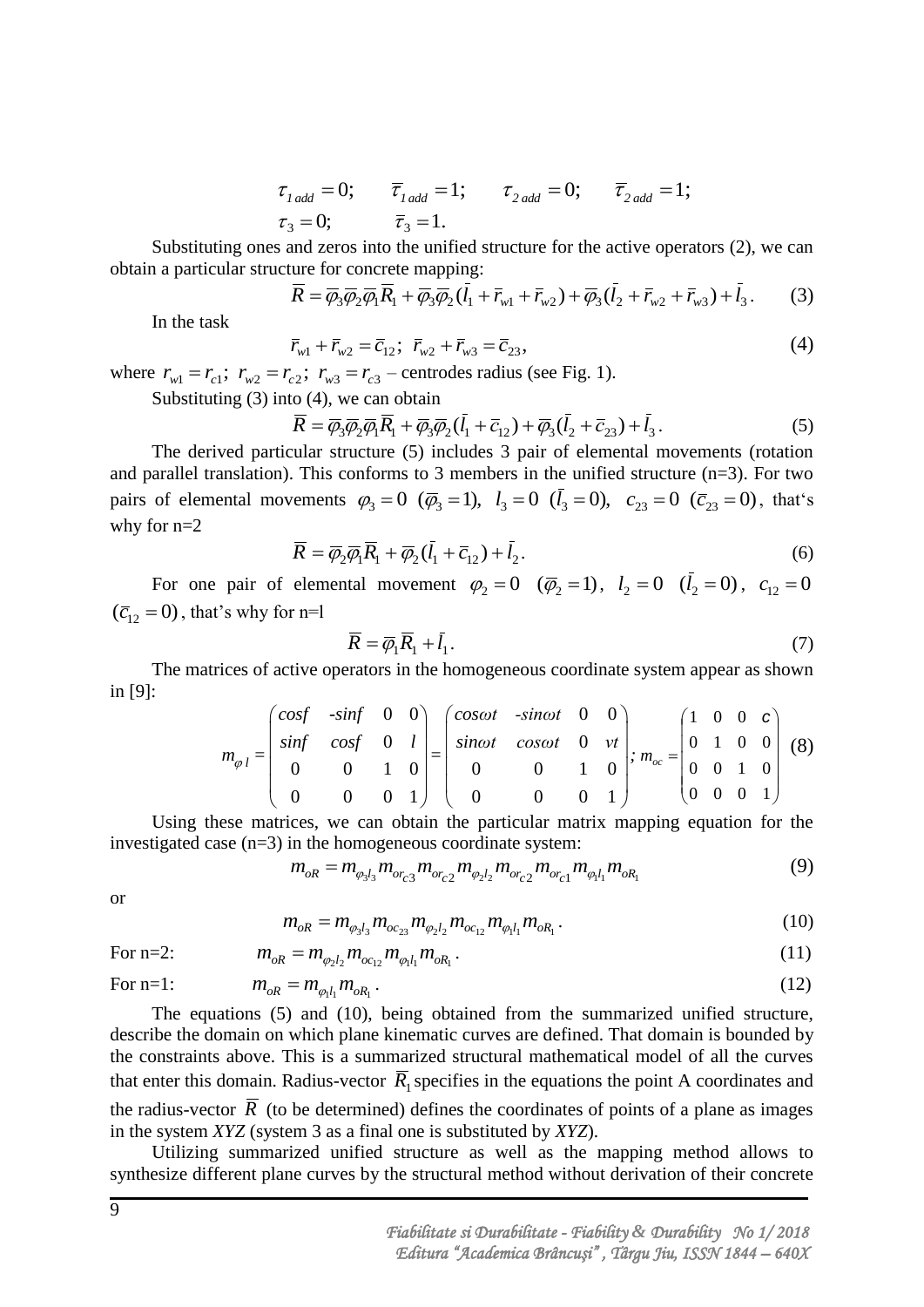analytic equations. We utilize only the structures and the particular values of parameters as input information in a specially designed program in Turbo Pascal.

The result of the program implementation are arrays of points of simulated kinematic curves and geometric properties at these points (vectors of tangents, second derivatives, center lines and curvature vectors), with display them on the computer screen and to enter the received information in external files.

Let's give the examples of plane kinematic curves obtained by the computer using the structural method and the developed software (Fig. 2, Fig. 3).



*Fig. 2. The curve formed by rotations in a three-link gearing with the ratio*  $\omega_1 : \omega_2 : \omega_3 = 4 : 3 : (-2)$  *at*  $\omega_1 = 1$  *rad/s* (a) *and curvature vectors at its points* (b)



*Fig. 3. The curve formed by rotations in a three-link gearing with the ratio*  $\omega_1$  :  $\omega_2$  :  $\omega_3$  = 4 : 3 : (-2) *at*  $\omega_1$  = 3 *rad/s* 

The curve showed on the Fig. 2a is derived by the three rotations  $\varphi_1, \varphi_2, \varphi_3$  while having the exterior tangency of centrodes. The structure of this curve is  $\overline{\varphi}_1$ ,  $\overline{c}_{12}$ ,  $\overline{\varphi}_2$ ,  $\overline{c}_{23}$ ,  $\overline{\varphi}_3$ . The form of the curve is symmetric because of conforming to two completed cycles of the